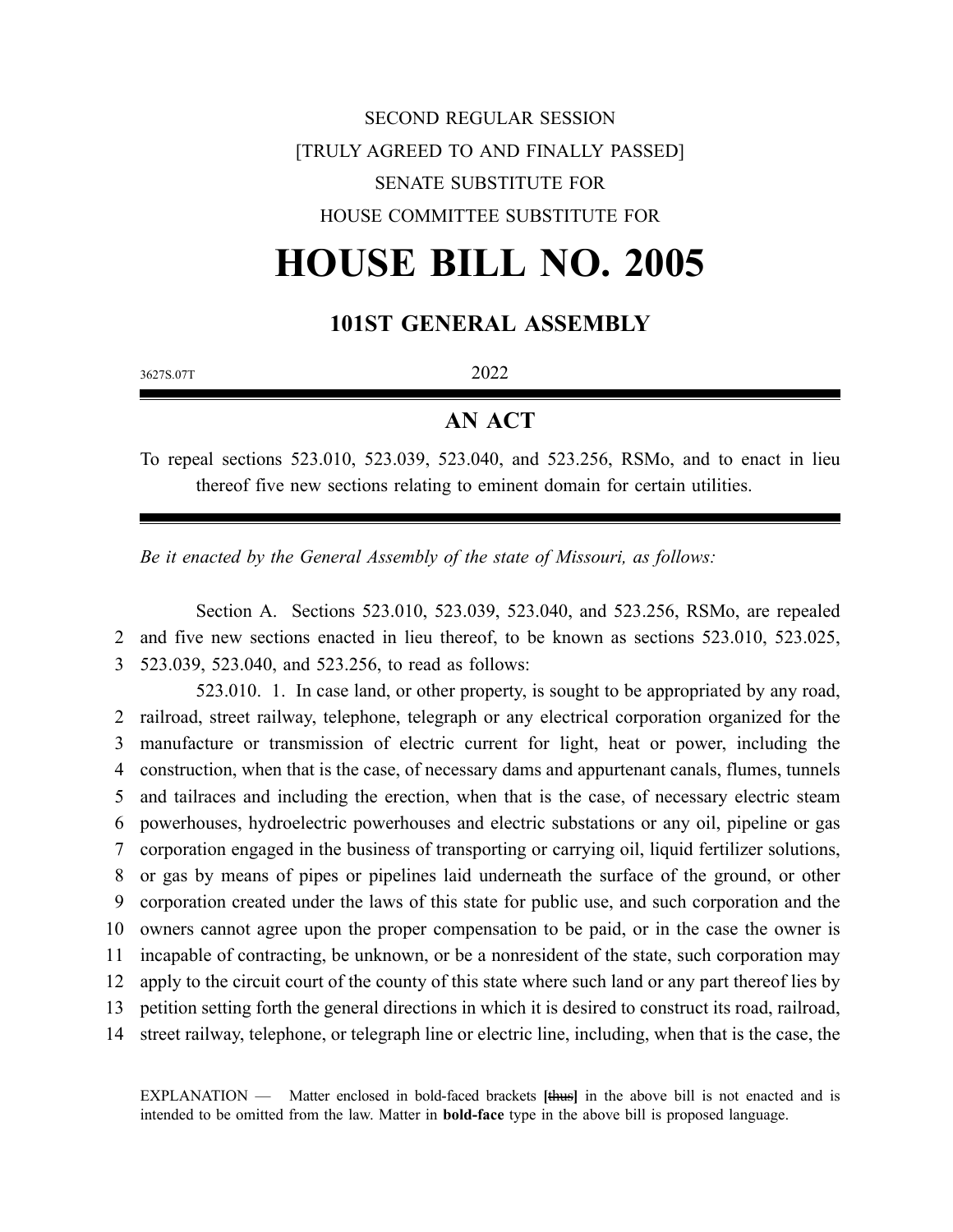construction and maintenance of necessary dams and appurtenant canals, tunnels, flumes and tailraces and, when that is the case, the appropriation of land submerged by the construction of such dam, and including the erection and maintenance, when that is the case, of necessary electric steam powerhouses, hydroelectric powerhouses and electric substations, or oil, pipeline, liquid fertilizer solution pipeline, or gas line over or underneath the surface of such lands, a description of the real estate, or other property, which the company seeks to acquire; the names of the owners thereof, if known; or if unknown, a pertinent description of the property whose owners are unknown and praying the appointment of three disinterested residents of the county, as commissioners, or a jury, to assess the damages which such owners may severally sustain in consequence of the establishment, erection and maintenance of such road, railroad, street railway, telephone, telegraph line, or electrical line including damages from the construction and maintenance of necessary dams and the condemnation of land submerged thereby, and the construction and maintenance of appurtenant canals, flumes, tunnels and tailraces and the erection and maintenance of necessary electric steam powerhouses, hydroelectric powerhouses and electric substations, or oil, pipeline, or gas line over or underneath the surface of such lands; to which petition the owners of any or all as the plaintiff may elect of such parcels as lie within the county or circuit may be made parties defendant by names if the names are known, and by the description of the unknown owners of the land therein described if their names are unknown.

 2. If the proceedings seek to affect the lands of persons under conservatorship, the conservators must be made parties defendant. If the present owner of any land to be affected has less estate than a fee, the person having the next vested estate in remainder may at the option of the petitioners be made party defendant; but if such remaindermen are not made parties, their interest shall not be bound by the proceedings.

 3. It shall not be necessary to make any persons party defendants in respect to their ownership unless they are either in actual possession of the premises to be affected claiming title or having a title of the premises appearing of record upon the proper records of the county.

 4. Except as provided in subsection 5 of this section, nothing in this chapter shall be construed to give a public utility, as defined in section 386.020, or a rural electric cooperative, as provided in chapter 394, the power to condemn property which is currently used by another provider of public utility service, including a municipality or a special purpose district, when such property is used or useful in providing utility services, if the public utility or cooperative seeking to condemn such property, directly or indirectly, will use or proposes to use the property for the same purpose, or a purpose substantially similar to the purpose for which the property is being used by the provider of the public utility service.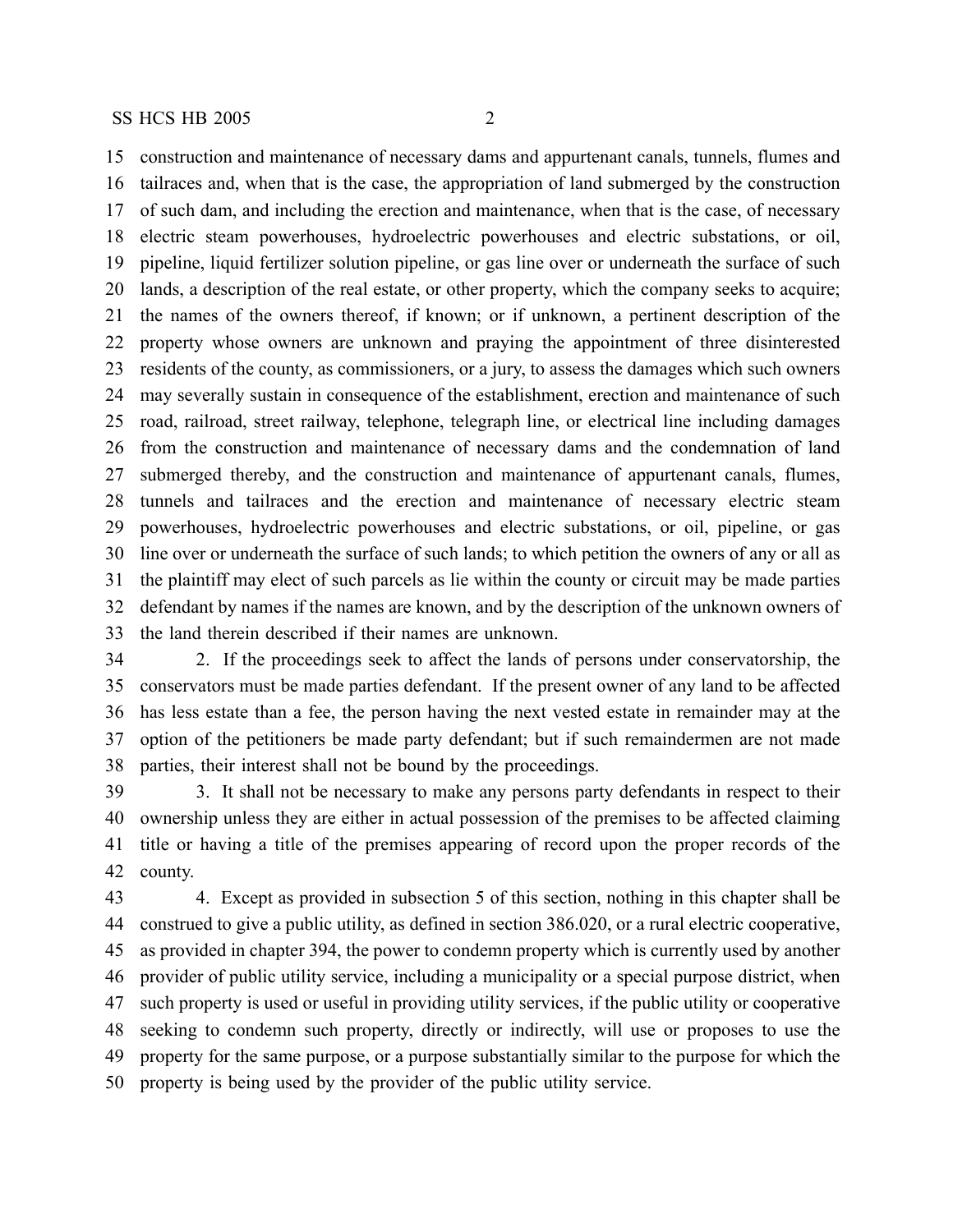5. A public utility or a rural electric cooperative may only condemn the property of another provider of public utility service, even if the property is used or useful in providing utility services by such provider, if the condemnation is necessary for the public purpose of acquiring a nonexclusive easement or right-of-way across the property of such provider and only if the acquisition will not materially impair or interfere with the current use of such property by the utility or cooperative and will not prevent or materially impair such provider of public utility service from any future expansion of its facilities on such property.

 6. If a public utility or rural electric cooperative seeks to condemn the property of another provider of public utility service, and the conditions in subsection 4 of this section do not apply, this section does not limit the condemnation powers otherwise possessed by such public utility or rural electric cooperative.

 7. Suits in inverse condemnation or involving dangerous conditions of public property against a municipal corporation established under Article VI, Section 30(a) of the Missouri Constitution shall be brought only in the county where such land or any part thereof lies.

 **8. For purposes of this chapter, the authority for an electrical corporation as defined in section 386.020, except for an electrical corporation operating under a cooperative business plan as described in section 393.110, to condemn property for purposes of constructing an electric plant subject to a certificate of public convenience and necessity under subsection 1 of section 393.170 shall not extend to the construction of a merchant transmission line with Federal Energy Regulatory Commission negotiated rate authority unless such line has a substation or converter station located in Missouri which is capable of delivering an amount of its electrical capacity to electrical customers in this state that is greater than or equal to the proportionate number of miles of the line that passes through the state. The provisions of this subsection shall not apply to applications filed pursuant to section 393.170 prior to August 28, 2022.**

**523.025. If an electrical corporation as defined in section 386.020, except for an electrical corporation operating under a cooperative business plan as described in section 393.110, acquires any involuntary easement in this state by means of eminent domain and does not obtain the financial commitments necessary to construct a project for which the involuntary easement was needed in this state within seven years of the date that such easement rights are recorded with the appropriate county recorder of deeds, the corporation shall return possession of the easement to the fee simple title holder within sixty days and cause the dissolution of the easement to be recorded with the county recorder of deeds. In the event of such return of the easement to the title**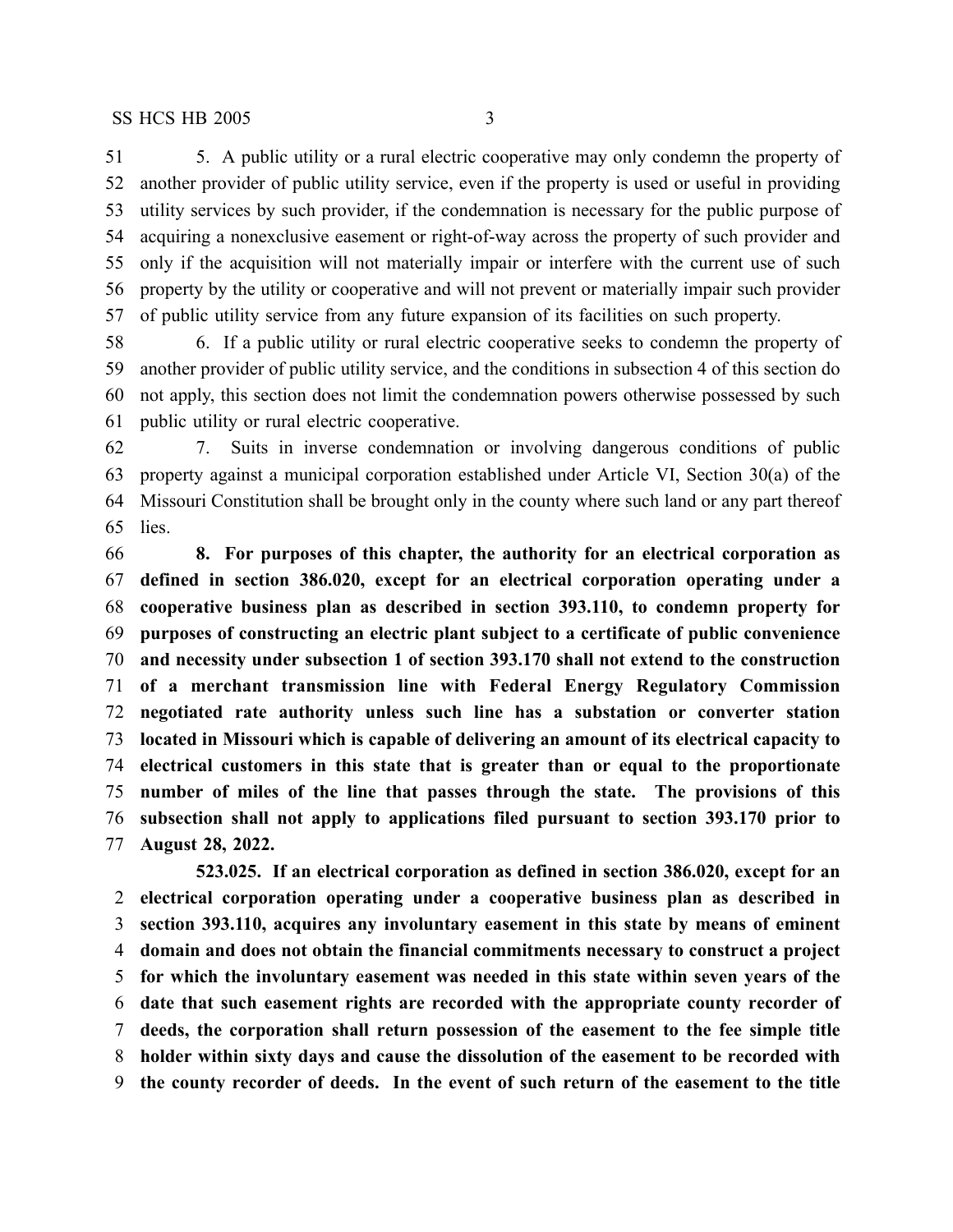### **holder, no reimbursement of any payment made by the corporation to the title holder shall be due.**

523.039. **1.** In all **[**condemnation**] eminent domain** proceedings filed after December 31, 2006, just compensation for condemned property shall be determined under one of the three following subdivisions, whichever yields the highest compensation, as applicable to the particular type of property and taking:

(1) An amount equivalent to the fair market value of such property;

 (2) For condemnations that result in a homestead taking, an amount equivalent to the fair market value of such property multiplied by one hundred twenty-five percent; or

 (3) For condemnations of property that result in any taking that prevents the owner from utilizing property in substantially the same manner as it was currently being utilized on the day of the taking and involving property owned within the same family for fifty or more years, an amount equivalent to the sum of the fair market value and heritage value. For the purposes of this subdivision, family ownership of property may be established through evidence of ownership by children, grandchildren, siblings, or nephews or nieces of the family member owning the property fifty years prior to the taking; and in addition, may be established through marriage or adoption by such family members. If any entity owns the real property, members of the family shall have an ownership interest in more than fifty percent of the entity in order to be within the family line of ownership for the purposes of this subdivision. The property owner shall have the burden of proving to the commissioners or **[**jury**] court** that the property has been owned within the same family for fifty or more years.

 **2. For eminent domain proceedings of any agricultural or horticultural property by an electrical corporation as defined in section 386.020, except for an electrical corporation operating under a cooperative business plan as described in section 393.110, for the purposes of constructing an electric plant subject to a certificate of convenience and necessity under subsection 1 of section 393.170 just compensation shall be an amount equivalent to fair market value multiplied by one hundred fifty percent, as determined by the court. The provisions of this subsection shall not apply to applications filed pursuant to section 393.170 prior to August 28, 2022.**

523.040. 1. The court, or judge thereof in vacation, on being satisfied that due notice of the pendency of the petition has been given, shall appoint three disinterested commissioners, who shall be residents of the county in which the real estate or a part thereof is situated, and in any city not within a county, any county with a charter form of government and with more than one million inhabitants, or any county with a charter form of government and with more than six hundred thousand but fewer than seven hundred thousand inhabitants at least one of the commissioners shall be either a licensed real estate broker or a state-licensed or state-certified real estate appraiser, to assess the damages which the owners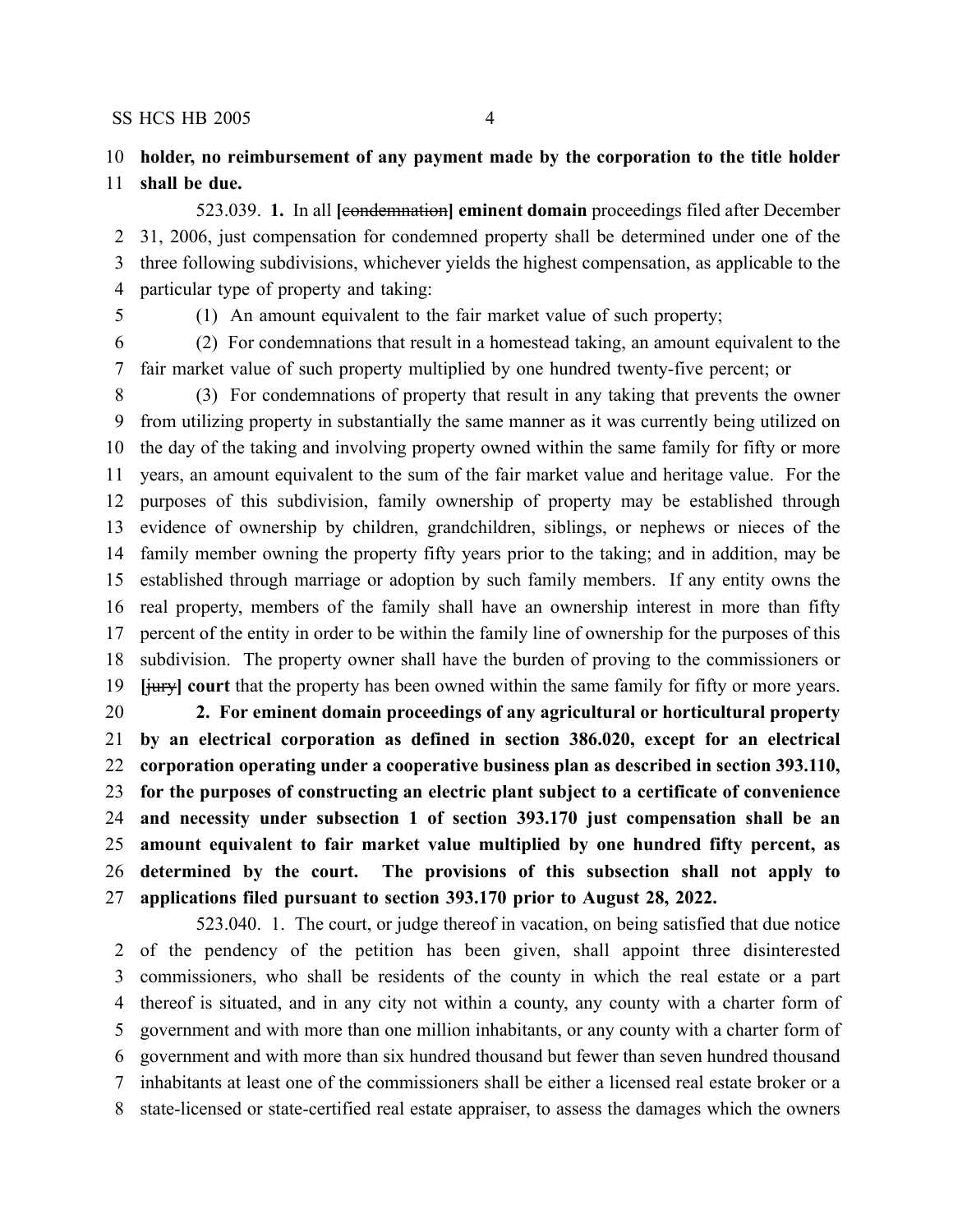may severally sustain by reason of such appropriation, who, within forty-five days after appointment by the court, which forty-five days may be extended by the court to a date certain with good cause shown, after applying the definition of fair market value contained in subdivision (1) of section 523.001, and after having viewed the property, shall return to the clerk of such court, under oath, their report in duplicate of such assessment of damages, setting forth the amount of damages allowed to the person or persons named as owning or claiming the tract of land condemned, and should more than one tract be condemned in the petition, then the damages allowed to the owner, owners, claimant or claimants of each tract, respectively, shall be stated separately, together with a specific description of the tracts for which such damages are assessed; and the clerk shall file one copy of said report in his office and record the same in the order book of the court, and he shall deliver the other copy, duly certified by him, to the recorder of deeds of the county where the land lies (or to the recorder of deeds of the city of St. Louis, if the land lies in said city) who shall record the same in his office, and index each tract separately as provided in section 59.440, and the fee for so recording shall be taxed by the clerk as costs in the proceedings; and thereupon such company shall pay to the clerk the amount thus assessed for the party in whose favor such damages have been assessed; and on making such payment it shall be lawful for such company to hold the interest in the property so appropriated for the uses prescribed in this section; and upon failure to pay the assessment, the court may, upon motion and notice by the party entitled to such damages, enforce the payment of the same by execution, unless the said company shall, within ten days from the return of such assessment, elect to abandon the proposed appropriation of any parcel of land, by an instrument in writing to that effect, to be filed with the clerk of the court, and entered on the minutes of the court, and as to so much as is thus abandoned, the assessment of damages shall be void.

 2. Prior to the issuance of any report under subsection 1 of this section, a commissioner shall notify all parties named in the condemnation petition no less than ten days prior to the commissioners' viewing of the property of the named parties' opportunity to accompany the commissioners on the commissioners' viewing of the property and of the named parties' opportunity to present information to the commissioners.

 3. The commissioners shall view the property, hear arguments, and review other relevant information that may be offered by the parties.

 **4. In any eminent domain proceeding involving agricultural or horticultural property, for purposes of constructing an electric plant subject to a certificate of convenience and necessity under subsection 1 of section 393.170 at least one of the disinterested commissioners appointed by the court shall be a farmer who has been engaged in farming, as defined in section 350.010, for a minimum of ten years in the**